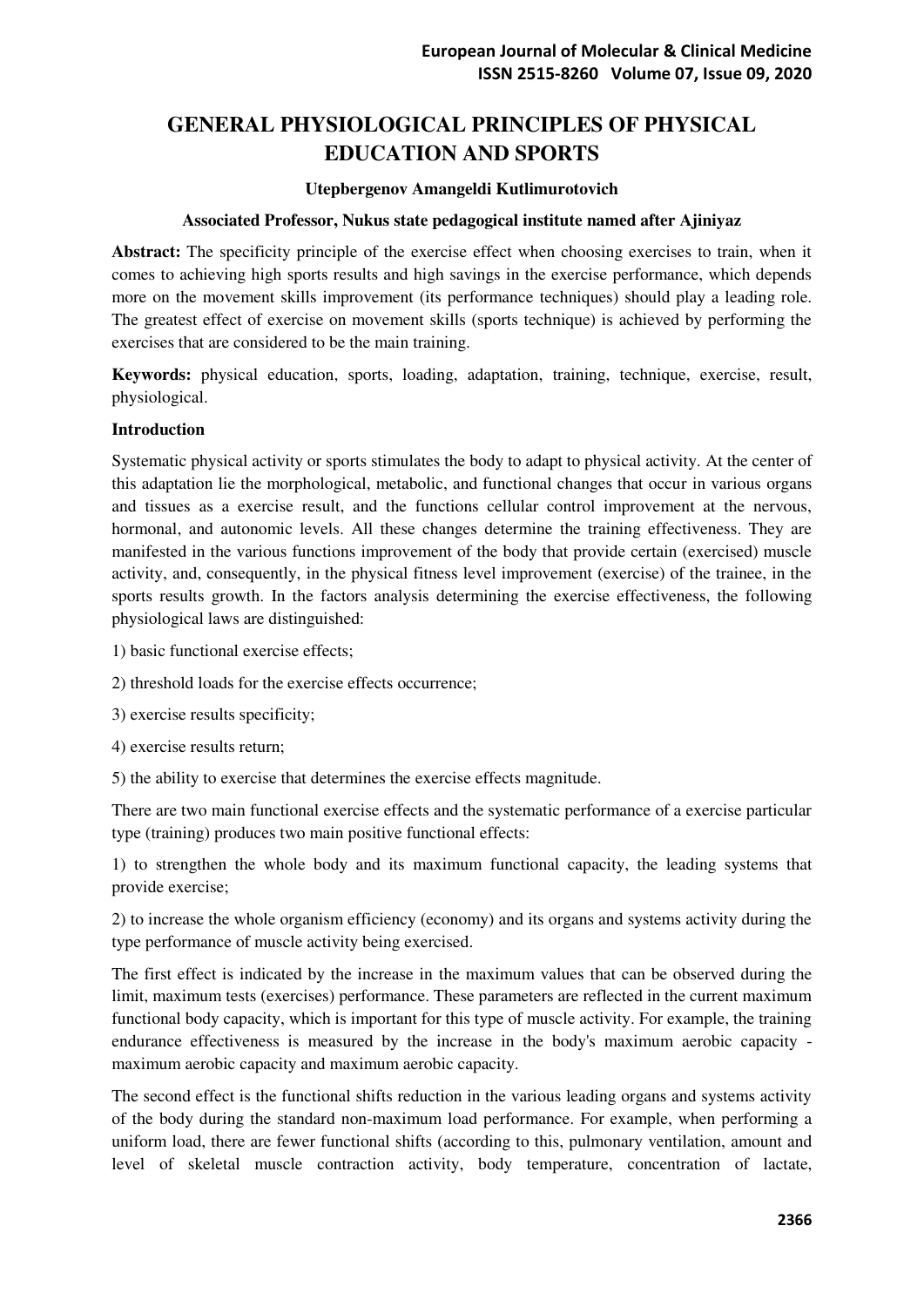catecholamines and other hormones in the blood, sympathetic nerve activity, etc.) after a certain period of exercise than when not exercising, or in the same person, and a decrease in energy expenditure (e.g., oxygen consumption) during this exercise.

Exercise threshold loads any systemic physical activity is not considered an exercise. This is because the increase in the functional capacity of the whole organism and its individual organs and systems, that is, the exercise effect occurs only when the systemic functional exercise loads must reach or exceed a certain threshold load. Such a threshold exercise load should be greater than the usual load (in daily life or habitual exercise).

Therefore, the threshold overload principle is often defined as the progressive overload principle.

The most important rule when choosing threshold exercise loads is that they should be in some way compatible with the current functional person capabilities (the systems that lead him or her to exercise). For example, a single exercise load can be a threshold or over-the-counter (exercise) load for someone who exercises less, and a lower than the threshold for someone who exercises at a higher level, and because of this, it can be ineffective. Hence, the pedagogical individualization principle is to a large extent based on the physiological principles of threshold loads.

When determining the exercise load, the educator (coach) must have a sufficient understanding of the physiological (functional) capabilities of physical education and sports.

The pedagogical principle of gradual (gradual) increase in load is also, in essence, a consequence of the physiological principle of threshold loads, because the exercise threshold load is gradually increased as the functional capacity of the exerciser increases. To solve different exercise tasks (increase physical fitness, increase sports results, improve health, restore the ability to work after illness and injury, etc.) and for people of different ages, genders and levels of functional training (exercise) downloads are required. The relative and absolute threshold loads used by athletes to improve athletic performance are much higher than those used by those who engage in physical activity to improve their health. Different threshold loads are used in the same situation to increase functional capacity (physical fitness) and in other cases to keep them at the achieved level.

The main physical loads parameters are their intensity, duration and frequency, and together they determine the load amount. Although each of these parameters plays an independent role in determining the exercise effect magnitude, their interaction is so complex that it is not yet possible to distinguish the relative role of each and the substitution degree. The role of each physical activity parameter depends much more on the indicators choice on which to think about the exercise effectiveness.

The relative importance of threshold physical activity parameters also depends on the exercise type (strength, speed-strength, endurance, technical or game) and the nature (continuous cyclic or repetitive interval).

Intensity of exercise loads. There are several physiological ways to determine the intensity of loads when performing global cyclic exercises during endurance training. The direct method of measurement is to measure the rate of oxygen consumption in absolute (l/min) or relative (% TOC) or metabolic equivalent units (MEU). All other methods are indirect. They are based on a certain relationship between the aerobic exercise intensity and the physiological parameters during its performance. The most commonly used such indicators are heart rate reduction frequency and anaerobic threshold. Due to its simplicity, it is often used in conjunction with heart rate reduction frequency.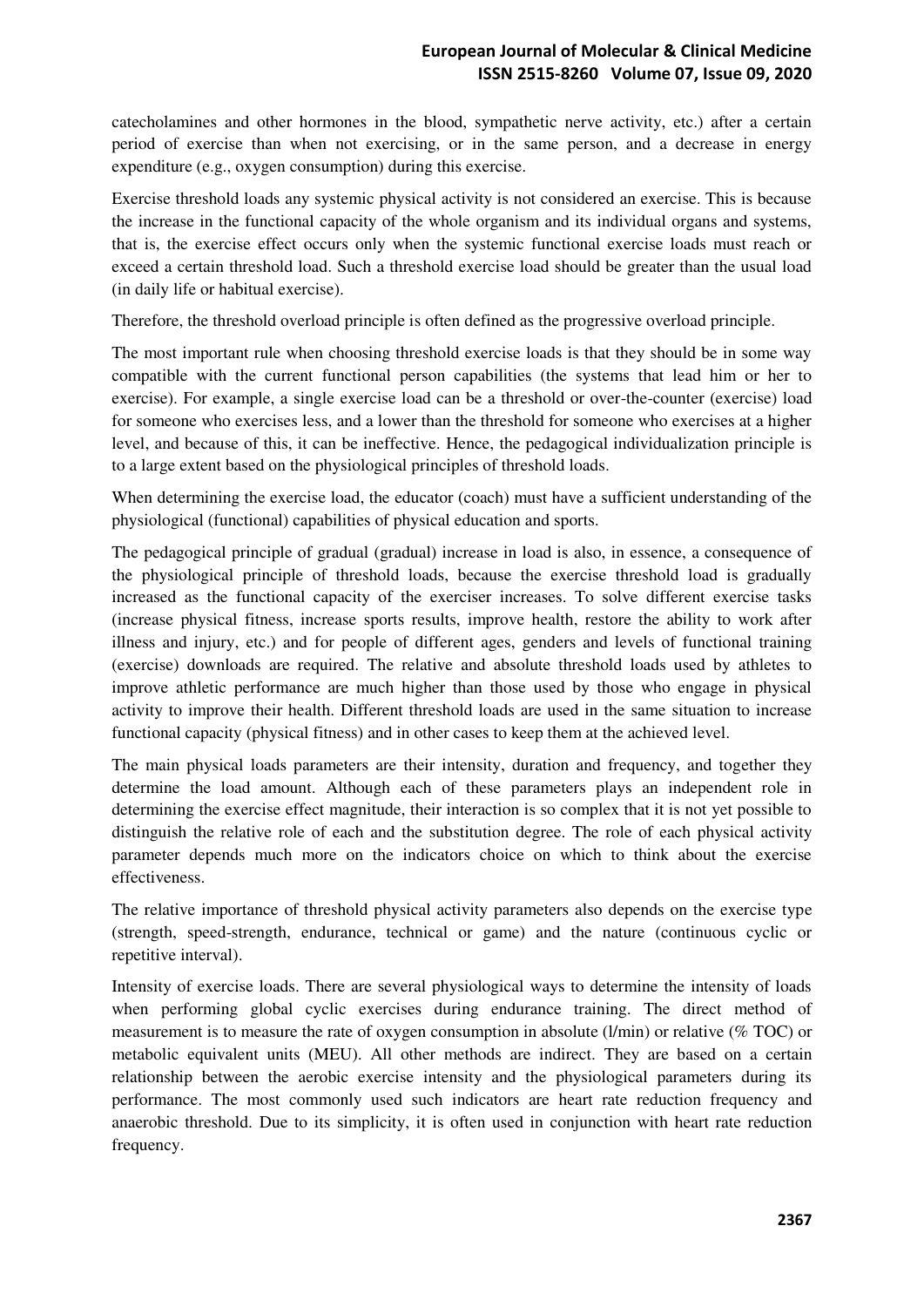## **European Journal of Molecular & Clinical Medicine ISSN 2515-8260 Volume 07, Issue 09, 2020**

Determining the exercise intensity loads according to heart rate reduction frequency. The basis for determining the exercise intensity loads by heart rate reduction frequency is the direct relationship between them: aerobic cyclic loading. When determining exercise loads for healthy young women and young men engaged in physical activity. For example, in adolescents with a maximum 200 beats/min heart rate reduction frequency, the threshold, peak, and average exercise heart rate reduction frequency are 150 beats/min (200 to 75%), 190 beats/min(200 to 95%), respectively and 170-190 beats/min (200 to 85-95%).

The lower the functional training level, the lower the intensity (absolute and relative) of the exercise load: training should take place at relatively low oxygen consumption rate levels (% TOC) and heart rate reduction frequency (%heart rate reduction frequency max or heart rate reduction frequency nio).

It is recommended to start running when the TOC is 50-60% or heart rate reduction frequency max is 60-70%. In this case, the simple formula for determining the exercise load on heart rate reduction frequency is: 180 - age (years). As the level of exercise increases, the relative intensity of the load should gradually increase to TOC 80-85% (up to 95% heart rate reduction frequency max).

Another pulsed exercise measure load intensity is the sum of heart rate reduction frequency th and heart rate reduction frequency.

In this case, the heart rate reduction frequency exercise calculation is performed as follows. In a young person, heart rate reduction frequency should be 70 beats/min, heart rate reduction frequency maks is 200 beats/min, heart rate reduction frequency zax is 130 beats/min (200-70).

Recommended weight for heart rate reduction frequency exercise is 60%. Therefore, the absolute working growth of heart rate reduction frequency should be 62 beats/min (130 to 60%), which the recommended exercise heart rate reduction frequency should be: heart rate reduction frequency + heart rate reduction frequency, i.e. 132 beats/min  $(70 + 62)$ .

Exercise intensity determination by anaerobic threshold (AB). When determining the load intensity on the heart rate reduction frequency, it is possible to get the voltage idea applied mainly to the cardiovascular system (primarily the heart), and AB is more closely related to the metabolism in the working muscles. Therefore, there is not always a quantitative correlation between these indicators. However, on average, AB4 (4 mmol/l) is 70-90% of the maximum and the relative oxygen consumption rate is around 70% of the TOC. Therefore, during an AB-level exercise load, the heart rate reduction frequency should be slightly higher than 85% of the heart rate reduction frequency max, or heart rate reduction frequency 80%, or TOC 70%.

Duration of exercise loads. In order to call for an exercise effect, the exercise load must last long enough. This applies to individual training sessions, the training session itself, and the duration of the overall training cycle. On the one hand, the relationship between the intensity and duration of exercise loads and, on the other hand, the relationship with exercise efficiency is very complex.

The threshold duration of a training load depends on its intensity: at lower intensities, the load should be longer.

The total threshold duration of physical activity, which gives a significant effect of exercise, is 10-16 weeks for aerobic exercise (endurance) and 8-10 weeks for anaerobic exercise (speed). In beginners, after 2-3 months of training, the TOC increases by 5–25% (depending on the initial level), and after 2–3 years, the TOC may increase by 40% (from 45 to 65 ml/kg⋅min). It is now possible to think about the optimal duration of training to achieve the highest functional performance by comparing them in different groups, ie those who do not play sports for several months to several years, and well-known athletes. However, such a comparison does not allow us to determine the extent to which the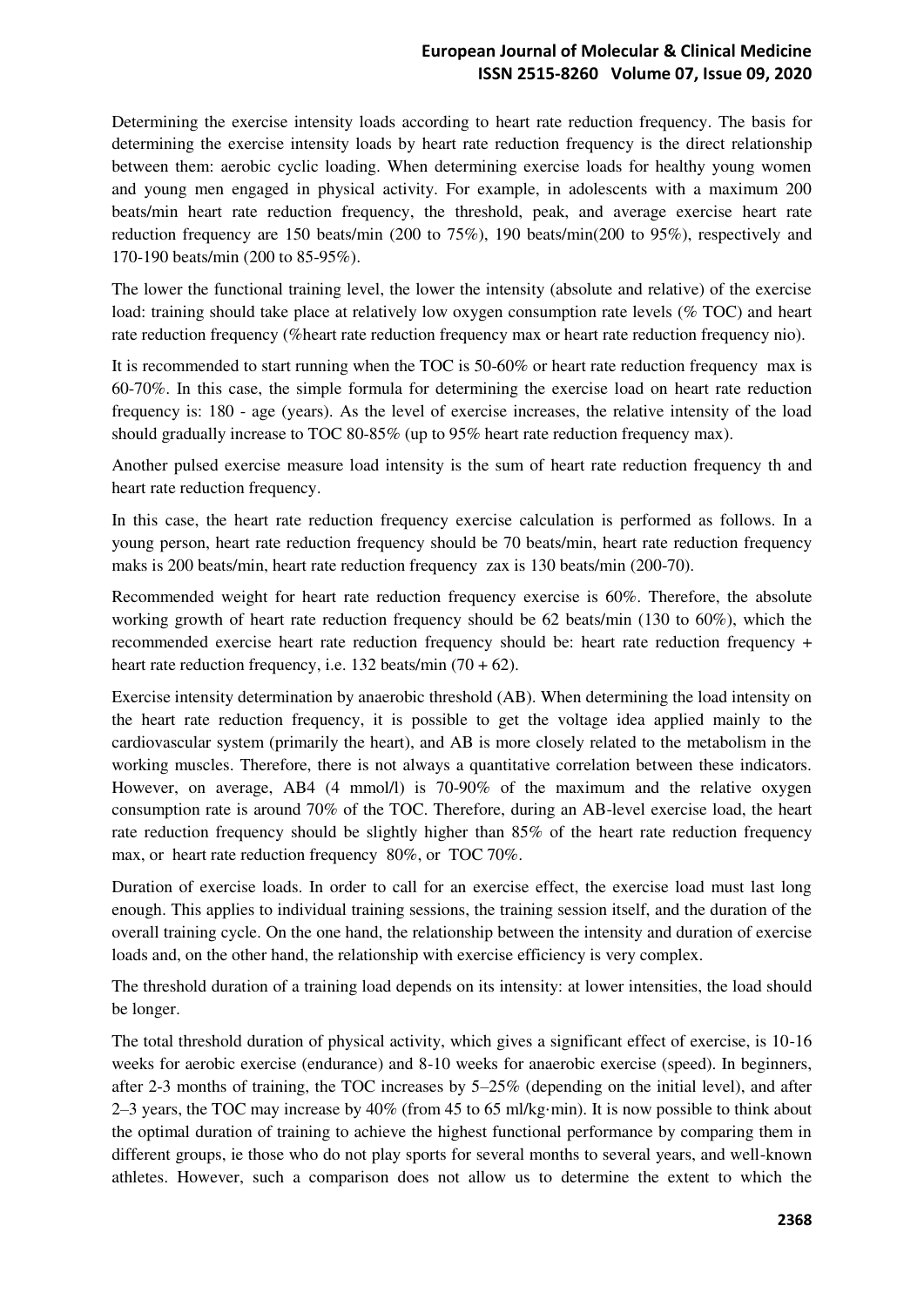## **European Journal of Molecular & Clinical Medicine ISSN 2515-8260 Volume 07, Issue 09, 2020**

difference is determined by the duration of the exercise (and the regimen) and to what extent it is hereditary. Frequency of exercise loads. The frequency of exercise loads is also complexly correlated with other parameters of exercise load, and different contingents of trainers are not the same for each exercise goal. The same results can be achieved with relatively short daily physical activity and longterm (but much lower-intensity) exercise 2-3 times a week. Increasing the frequency of physical activity to more than 3 times a week does not have the effect of additional exercise in relation to the increase in TOC.

Threshold frequency for endurance training - 3-5 times a week, for speed-strength training - 3 times a week. There is a certain correlation between the frequency and duration of exercise loads, in particular with respect to TOC increase (see Figure 8.1, C).

The volume of exercise loads. As mentioned above, the intensity, duration, and frequency of exercise loads together determine its size. If the intensity reaches or exceeds the threshold, then the total volume is an important factor in increasing the effectiveness of the exercise.

In general, the more frequent and long the training sessions (load capacity), the more effective they will be. This is especially true for endurance training. In people who are physically active, the increase in physical fitness is similar during the two exercise regimes (if the total energy resources are the same) - at low intensity for a long time and at high intensity for a slightly longer duration. When the total energy value is the same (when the energy expenditure is the same), the results of the exercise are less dependent on the cyclic exercises used (running, walking, swimming, etc.). The increase in TOC, in particular, is directly related to the intensity, frequency, and duration of exercise loads, i.e., their total volume, and averages 5 to 25% during different regimens.

The exercise effectiveness depends on the training regime:

A is an increase in four groups activity approximately the same, with different exercise loads (on a bicycle ergometer); B is the combined frequency effect and exercise duration loads on the physiological exercise effects; C is the effect of the frequency and duration of exercise loads on the TOC; D - Dependence of TOC growth on exercise intensity (determined in% of TOC) (Ya. M. Kots).

However, there is no linear relationship between exercise load and exercise efficiency. For example, a total of 2 hours of exercise per week can increase the TOC by 0.4 l / min. Increasing the total load to 4 hours per week increases the TOC not by two times (0.8 l/min), but only by 0.5-0.6 l/min.

Specificity of exercise results.

Systematic performance of a single exercise (training) calls for a specific body adaptation, which provides a significant improvement in the exercise performance under training. This adaptation is reflected in the specific exercise results - the maximum increase in the exercise (sports results) and its economical performance effectiveness. Therefore, exercise programs should be designed in such a way that they develop the specific physiological ability required to perform this exercise or the same physical (sports) activity type (the exercise specificity principle).

The exercise effect specificity is largely due to the threshold loading principle. The fact is that the exercise effects are manifested only in the organs, systems and mechanisms that lead to this exercise performance. Accordingly, the exercise results specificity is observed in the predominance or dependence only on the leading physical (movement) qualities, leading energy systems, increasing the participation level in improving the coordination, composition and the muscle activity level groups involved in the exercise.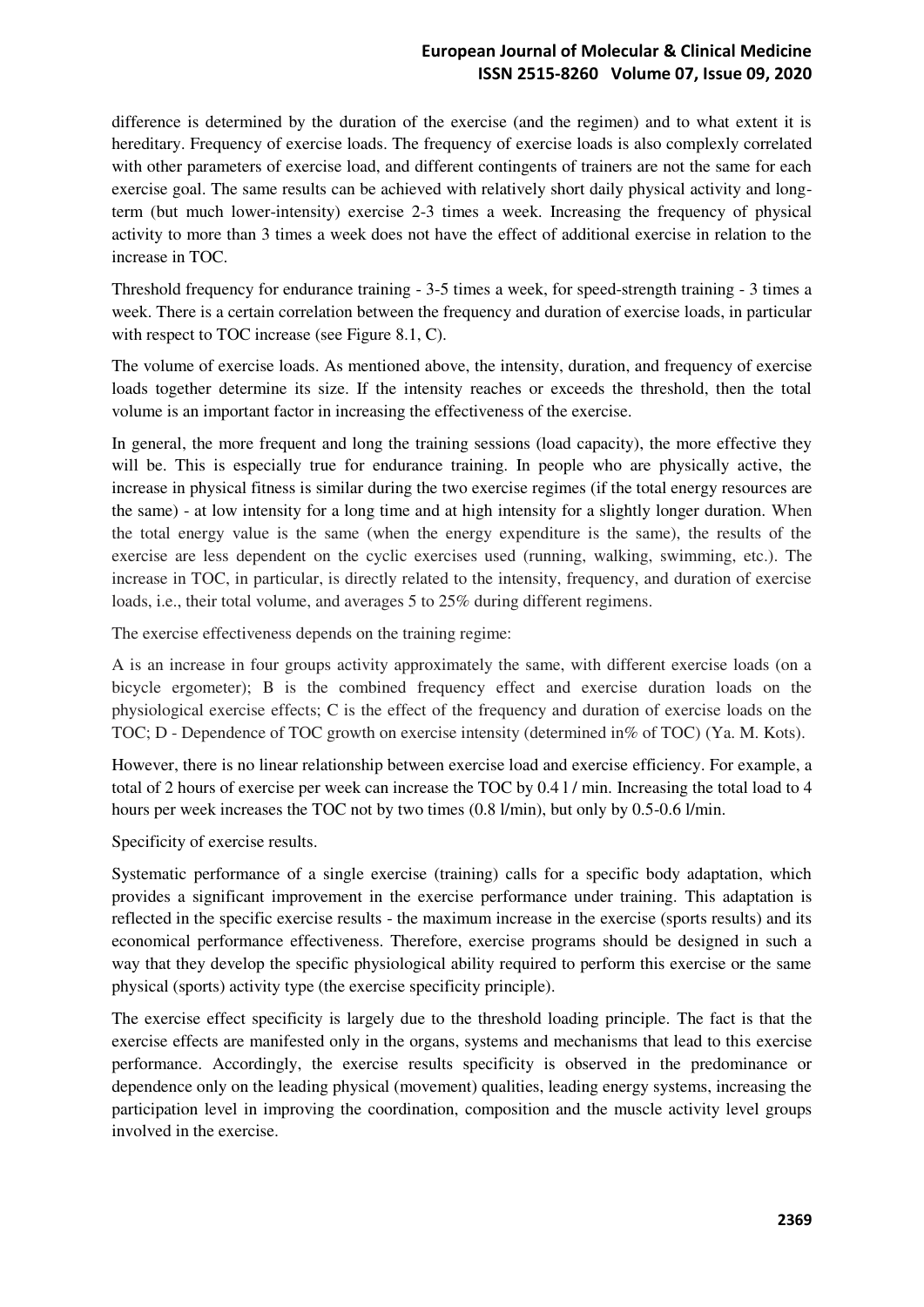## **European Journal of Molecular & Clinical Medicine ISSN 2515-8260 Volume 07, Issue 09, 2020**

Among the strenuous exercises, we can distinguish similar exercises in terms of their functional requirements nature - leading movement and energy system qualities, movements' coordination, the muscle groups composition involved. In this case, the similar exercises use (in one way or another) as training-wise, can lead to similar general exercise results. However, the higher the functional requirements for the body, the greater the physiological reactions specificity and their specific adaptation to exercise. Therefore, in health-improving physical education and in the early sports training stages, similar exercises varieties that create the general exercise effect (general developmental exercises) can be widely used. As functional requirements (functional training) increase to further enhance athletic performance, the specific exercise principle needs to be taken into account to a greater extent. The greatest training effect at the high sportsmanship level is achieved during the sports training, which is the main for this sport (competition).

Exercise results specificity in relation to movement skills (sports technique). Performing any exercise type is characterized by the specific muscle activity characteristics - their specific set, activity level, the time sequence of joining and stopping. All these features are determined by a specific implementation of central nervous system of action control. This program is gradually improved during the exercise process, and it helps to maintain a high level of technique (results and savings) in the exercise being trained.

When it comes to achieving high athletic performance and high efficiency in exercise, which depends more on the movement skills improvement (performance techniques), when choosing the exercises to be trained, head exercise should play the principle effect specificity. The greatest exercise effect on movement skills (sports technique) is achieved by performing the exercises that are considered to be the main training. Exercise results specificity in relation to the leading physical (movement) quality. The most obvious example of this is the fact that muscle strength training has little effect on endurance, while endurance training usually does not change muscle strength. Speed-strength training greatly increases an athlete's speed-strength capabilities, and systems that help to show endurance develop little or no mechanisms development. Endurance training, on the other hand, causes an increase in endurance with little effect on the systems responsible for the muscle strength display. To develop a certain physical (movement) quality, it is necessary to use specific training exercises and regimens that are responsible for the exercise quality development level and, consequently, load the highest level of physiological systems and mechanisms that contribute to its most effective development. In particular, the exercises performance uses the three main energy systems of the working muscles to varying degrees and loads them in flexion.

## **References**

- 1. Almatov K. T., Allamuratov Sh. I. Human and animal physiology.— T .: University. 2004.
- 2. Almatov K. T., Klemesheva L. S., Allamuratov Sh. I. Growth Physiology. T.: University. 2004.
- 3. Dubrovsky V.I. Sports physiology. M.: 2005.
- 4. Azimov I., Sobitov Sh. Sports physiology. T.: 1993.
- 5. Anokhin P.K. Essays on the physiology of functional systems.— М.: 1975.
- 6. Averyanov V.S. etc. Physiological regulation in labor activity. L.: 1988.
- 7. Agadzhanyan N. A., Shabatura N. N. Biorhythms, sports, health.- M.: 1989

8. Mamatqulov R.S.Konsensus Jurnali International Journal Of Consensus "Basis Of State Policy Of The Republic Of Uzbekistan In The Field Of Development Of Physical Culture And Sports" ISSN